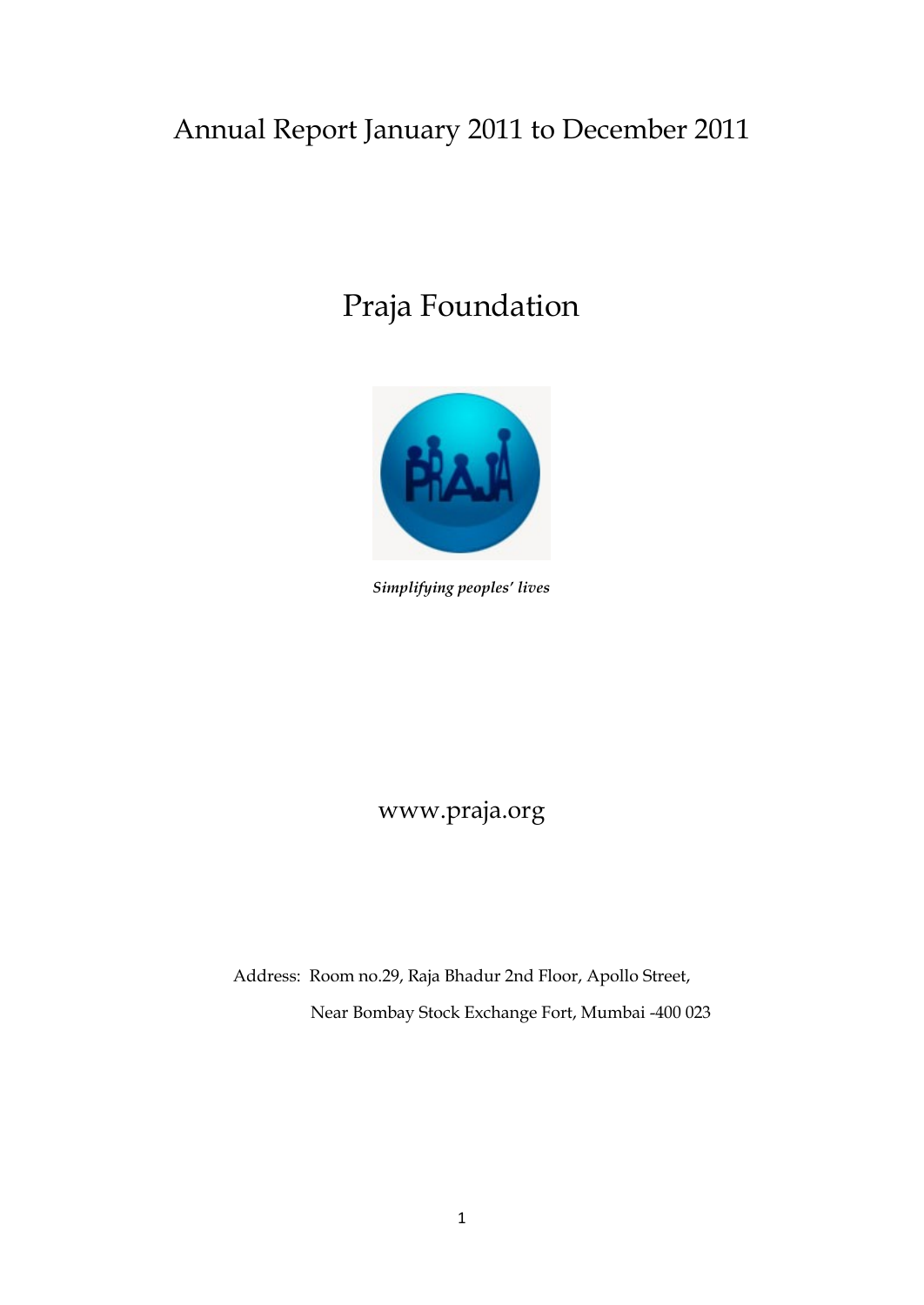### **Praja Report – January 2011 to December 2011**

#### **I. Executive Summary**

In year 2011, Praja released three white papers and two report cards in the last year that provided rich analysis on citizen issues and workings of elected representatives. All of them were widely covered by print and electronic media.

We have been interacting and lot of cross sharing of best practices/learnings has happened with several liberal organisations and civic groups such as PCGT, AGNI, Loksatta Party, Janaagraha, UDRI and CHRI.

We also received seed funding for two years from Ford foundation covering the period January 2011 to December 2012.

This year's highlight has been our Report Cards (MLA and Councillor, both). The matrix that we have designed has been widely accepted and talked about by the political parties, elected representatives, civic groups, media and citizens at large. In the places where we have presented this concept outside Mumbai, people have recognised and appreciated the uniqueness and comprehensive judging mechanisms, and have approached us for replicating it in other parts of the country.

Overall the year has seen Praja gaining a lot of recognition for its approach in all the forums where we have been projected.

#### **II. Data Collection and Data Management**

As always Data Collection and Management remains the backbone of our project. We have been looking to improve richness of the data that we collect. This year we have added data such as: Causes of Death, Police Personnel Data and so on.

#### *Attached Annexure 1 – Data Cycle, Current Praja Team*

#### **III.** Data Analysis – White Paper

1. **Report on Working of Ward Committees in the City of Mumbai and Civic Problems Registered by Citizens (Years 2008 to 2010):**This white paper presented an analysis on the number of questions and types of questions being asked by Municipal Councillors in the Municipal Corporation of Greater Mumbai (MCGM) in the last three years and the ward-wise citizen's civic complaints.

Date: April 2011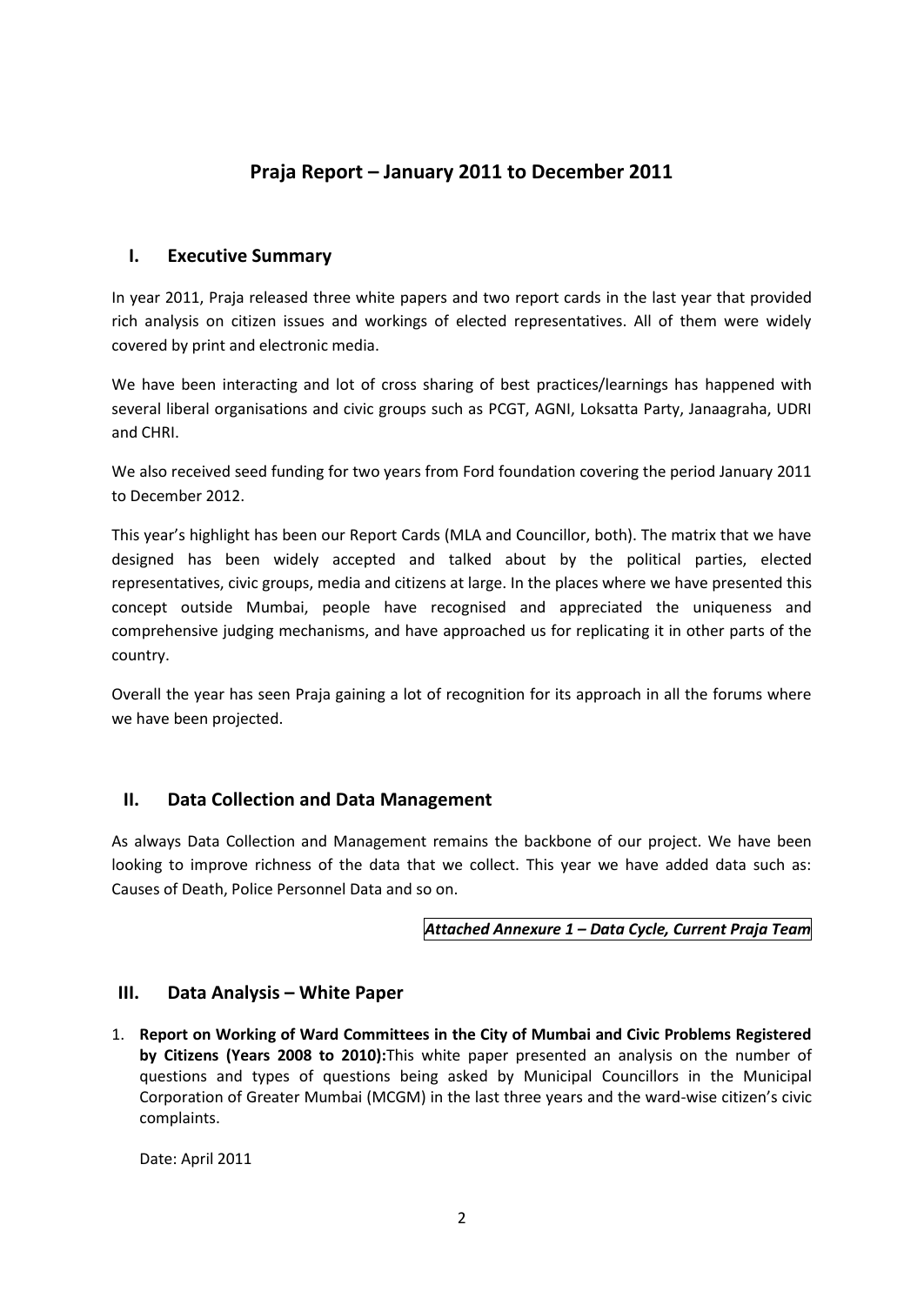2. **Report on the Sensitive Disease/Ailments cases registered in the State Hospitals, Municipal Hospitals and Municipal Dispensaries across Mumbai (April 2008 to March 2011):** This white paper collected and analysed data on cases registered of sensitive diseases in the 158 municipal dispensaries under the MCGM, the number of meetings attended by the health committee members, and the number and type of questions asked by the health committee members in the last three years.

Date: June 2011

3. **Report on Crime and Police Personnel Across Mumbai (April 2008 to March 2011):** This white paper showed data on FIRs registered in the city of Mumbai in the last three years. Rank-wise data on police personnel across all the departments and police stations in Mumbai was also shared in the white paper. It also had data on number and types of questions asked by Mumbai MLAs in the state legislative assembly.

Date: December 2011

*Attached as Annexure 2 – White Papers released in 2011*

#### **IV. Dissemination and Outreach**

#### **1. Website and SMO**

- a. New features (such as report card tab) have been integrated into the website.
- b. A search engine is being developed where the citizens can view the functions of elected representative, compare details, view averages, etc.
- c. Praja page and group on Facebook are actively accessed by netizens.
- d. Praja website [\(www.praja.org\)](http://www.praja.org/) had 81,434 page views in the year, 17,877 visitors, of which 13,140 were unique visitors. *This was increase of 64.02% in the number of page views (49,650 previous year), 98% in visitors (9,037 previously) and 88% in unique visitors (6,986 previously)*.
- e. On Facebook, Praja as 957 likes and 295 monthly active users.

#### **2. Newsletter**

Praja's monthly newsletter has become very successful with the team getting positive feedback from bureaucrats, media and the elected representatives. The Media has started referring to our data analysis regularly for various articles (they download our data and print directly while attributing data to Praja). Civil society organizations and activists are also referring to our analysis and are constantly in touch with us for latest analysis or a request for specific analysis. Our printed monthly newsletter in Marathi reaches out to about 900 people and the e-copy in English is sent to 11,560 people.

*Attached Annexure 3 – Newsletters for Jan'11 to Dec'11*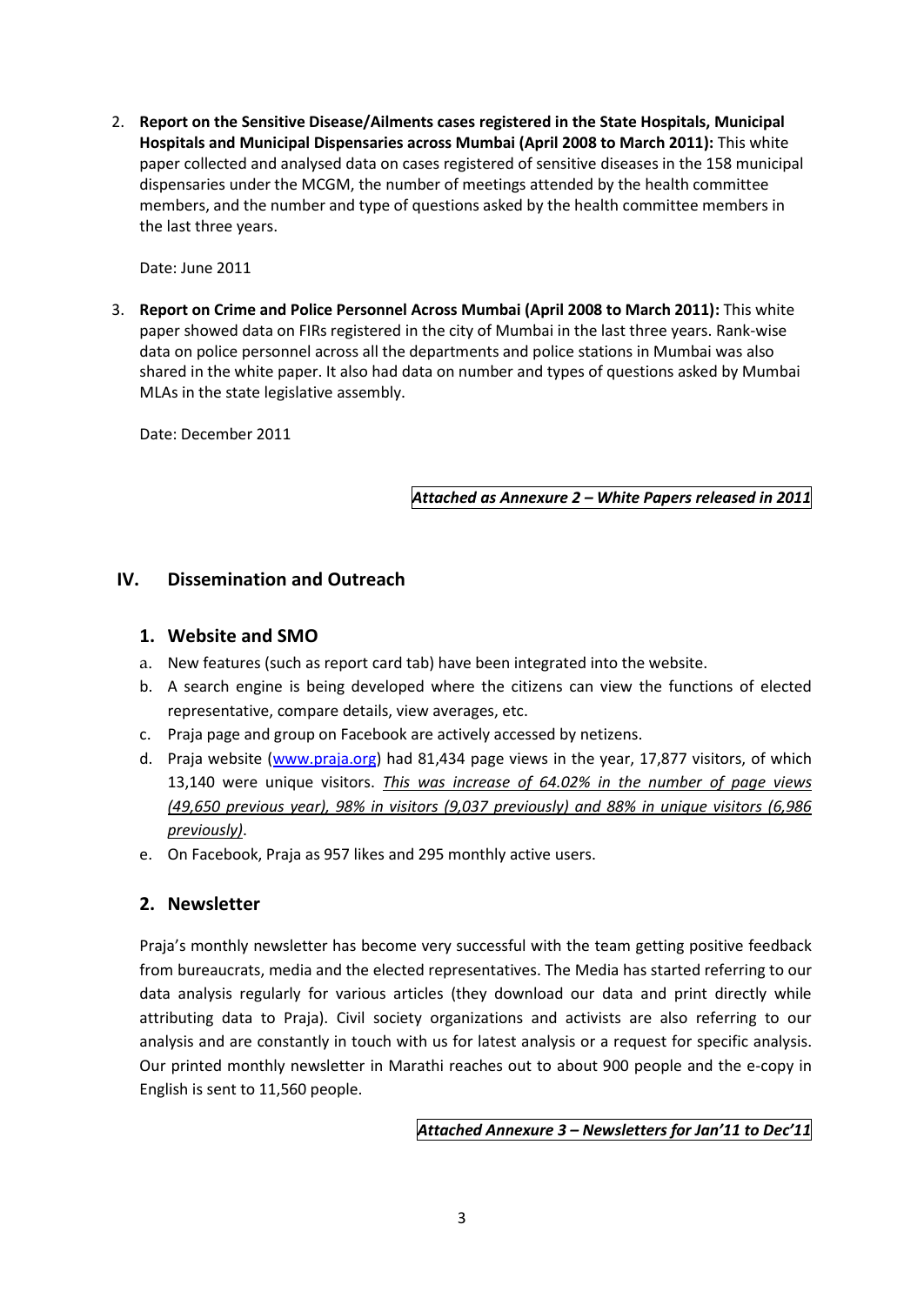#### **3. Praja's Campaign on Crime**

After the release of the Crime white paper we ran Praja's Signature Campaign on CRIME for two weeks during 29th November, 2010 to 10th December, 2010. The campaign generated over 17,000 signatures on the petition for police reforms. Praja Team later in Jan'11 met with and presented the appeal to the Mr. R. R. Patil, Home Minister of Maharashtra. The appeal demanded actions in the State to be taken as per the supreme court directives on Police Reforms, and also to correct Police Personnel staffing and implement safety measures for citizens especially women and children.

#### **4. Elected Representative Meetings**

Praja has increased its direct communication with the elected representatives. Apart from our monthly newsletters, specific white papers and the report cards, the team has met or is in direct communication with 61 councillors and 6 MLA and one MP. The 61 Councillors belonged to 15 Wards and included two party heads, the standing committee chairperson, the mayor and several other committee chairpersons.

#### **5. Interaction with the Administration**

The team had meetings on several occasions with different key officials to share Praja analysis including the Chief Secretary, Police Commissioner, Principal Secretary to the CM and many other officials. Our analysis that we presented to the Municipal Commissioner on the gaps in the Civic Complaint Management System has led to preparation of a draft Standard Operating Procedure (SOP) based on our suggestion that should be cleared and adopted by BMC in the next few months.

#### **6. Some key highlights of the year:**

**'Malaria' as a notifiable disease:** In a press briefing we had released a data on deaths due to Malaria and Diarrhoea in different wards in the city. Our data had shown that 1190 people died of malaria, which was eight times more than the BMC Data as presented by the Additional Municipal Commissioner (AMC) in the house. Although initially the AMC refuted Praja data in the media, she later had to make Malaria a Notifiable disease and an article in Maharashtra Times clearly documents the step as fallout of Praja Report.

**Report Cards on MLAs and Councillors:** Praja has devised a unique comprehensive way to rank performance of elected representatives based on parameters derived from the Constitution of India and the Mumbai Municipal Act. Based on the parameters report cards on the performance of MLAs and Municipal Councillors were released. They have been widely accepted by the ER, Political Parties, Civic Groups and Media has also given it a very good coverage. The success of the matrix was really tasted when the MLA who was ranked last came to meet the team and went back satisfied with the matrix and made a statement that he would improve his ranking in the next report card. On a whole both the report cards were a success as we have started getting many phone calls from ERs, Citizens and Civil society Groups. Many ERs, representative of political parties visited our office too. Many